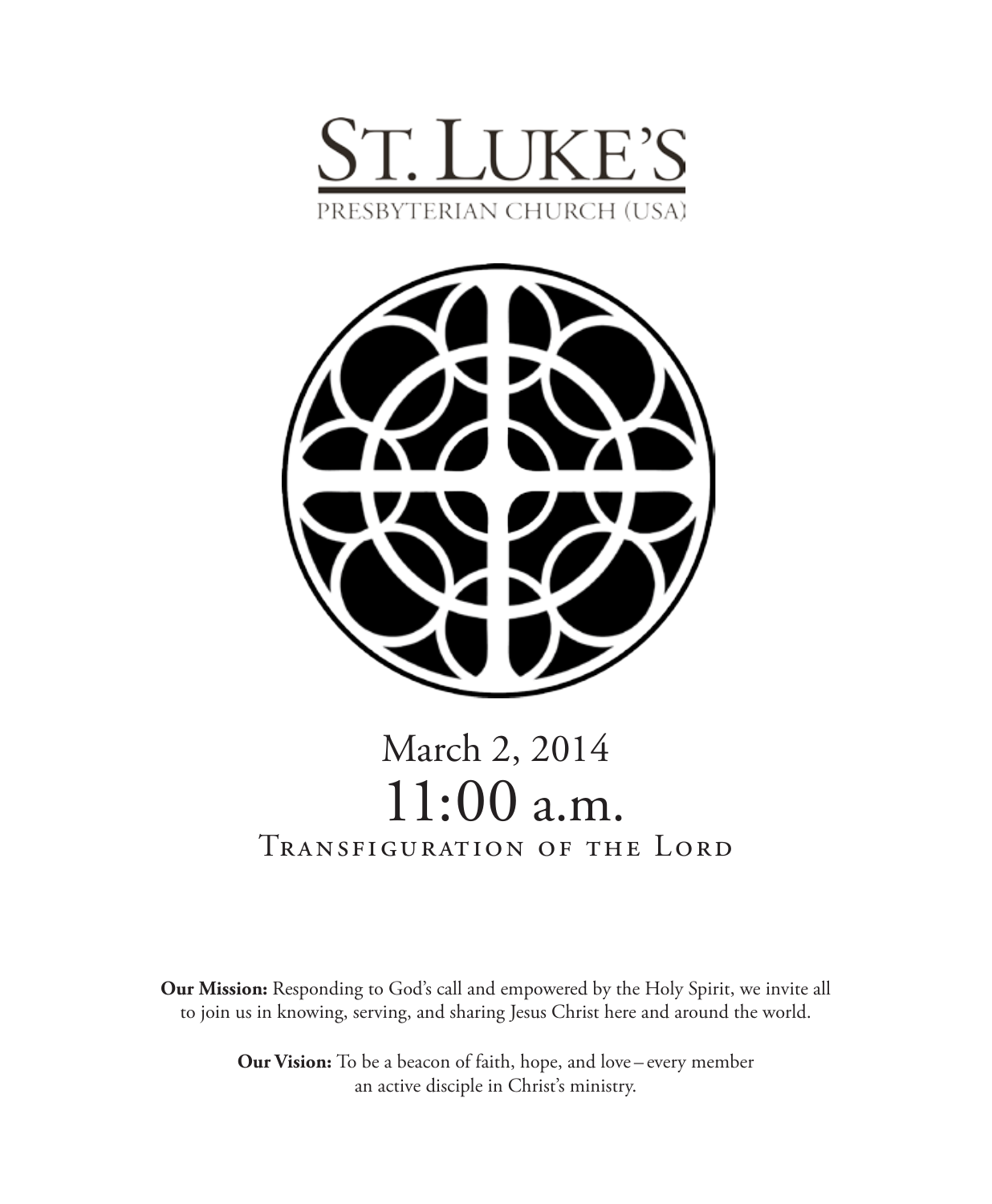

# St. Luke's

PRESBYTERIAN CHURCH (USA) 1978 Mt. Vernon Road Dunwoody, Georgia 30338-4617 770-393-1424 www.slpres.org

8:30 a.m. Chapel Communion Service 9:30 a.m. Sunday School 11:00 a.m. Sanctuary Worship Service *Nursery provided for all services and Sunday School*

> OFFICE HOURS: Mon. - Fri., 8:30 a.m. - 4:30 p.m.

Dr. Jason Whitener, Pastor Rev. Shannon Dill, Associate Pastor Rev. Phil Brown, Associate Pastor Dr. E. Moss Robertson, Pastor Emeritus



**That All May Worship:** St. Luke's strives to be a welcoming church for all. Assistive hearing devices, large print hymnals, large print bulletins and pew cushions are available. Please contact an usher for further assistance.

**Parents:** During the worship service, if necessary, the parlor is a comfortable place to be with your child and still see the service. Children's Worship Notebooks are available for all ages on the shelves in the Narthex (Sanctuary lobby), along with activity sheets pertaining to today's scripture. An usher can assist you.

MARCH 2, 2014 • TRANSFIGURATION OF THE LORD Liturgical Color: White *White is used on days we celebrate the redemptive work of Jesus Christ.* 

*Last Sunday, the flowers* given by Ellen and Bill Womack in loving memory of Ellen's mother, Eva Gay Walsh, *were only used at the 8:30 a.m. service. We apologize for this mistake.*

#### SERVING TODAY

#### **Acolytes**

| Special thanks to the Acolytes who substituted last week:  |
|------------------------------------------------------------|
| Julia Strickland, Water Bearer; Elise Hearn, Bible Bearer  |
|                                                            |
|                                                            |
|                                                            |
|                                                            |
| Linda, Logan & Jared Elliott, Margie & Bob Starling        |
| Communion Servers Dave Elkins, Captain;                    |
| Jan & Joe Billions, Al Bridges, Mike Kitchens, Mark Rogers |
|                                                            |
| Greeters  Amanda Dunnick, McGoldrick Family                |
|                                                            |

#### WELCOME, GUESTS!

We are delighted you are worshiping with us! As a guest, you are invited to:

- 1. During the **Celebration of Community**, please print the requested information on the Friendship Pad and pass the Friendship Pad down the pew.
- 2. After the worship service, please join Deacon Meg Wallace, Elder Dick Miller, and our Pastors in the Narthex (Sanctuary lobby). They will answer questions and provide you with a Guest Packet and a loaf of bread lovingly made by St. Luke's member, Cindy Nunez.
- 3. If you are interested in learning more about St. Luke's or are interested in joining, please contact Jason Whitener: jasonwhitener@slpres.org or 770-393-1424, ext. 223.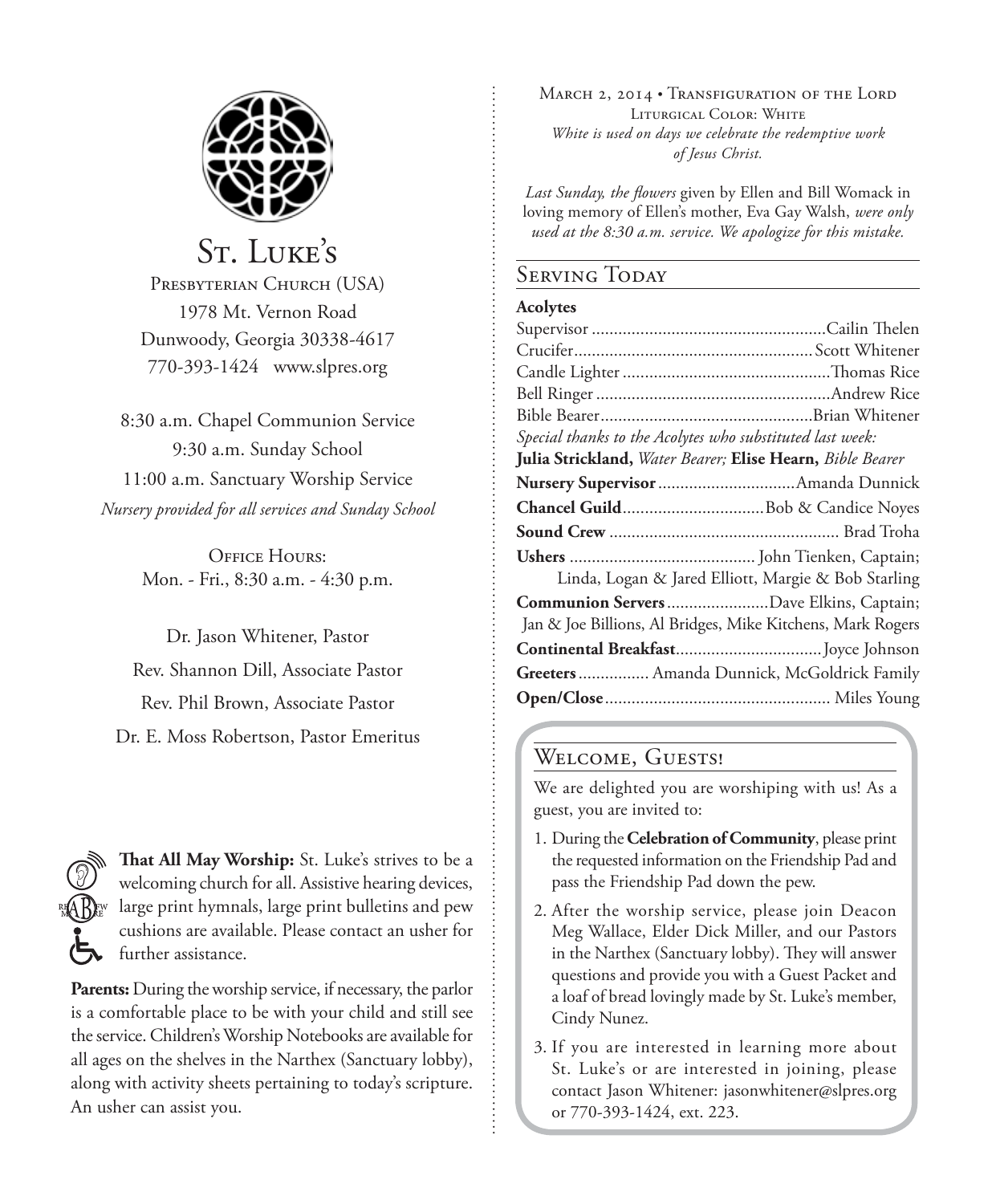#### We Assemble in God's Name

#### **In Preparation for Worship**

 We come with reverence to praise and adore You, O God. You have given Your beloved Son for our salvation, and made the nations His inheritance, the ends of the earth His possession. You call us to be part of Your household, and therein to partake of Your promise. We gather as Your people, attentive to Your word and ready to do Your bidding. Amen.

#### **Gathering Prayer of Adoration** Jason Whitener

**Prelude** Prelude / Jan Pietersoon Sweelinck

#### **Call to Worship**  \*

- Leader: Prepare your minds for action; discipline yourselves; set all your hope on the grace that Jesus Christ will bring you.
- **People: As He Who called you is holy, be holy yourselves in all your conduct.**
- Leader: For it is written, "You shall be holy, for I am holy."
- **People: Trust in God Who raised Him and gave Him glory, so that your faith and hope are set on God.**
- **All: Let us worship God!**
- \* Processional Hymn #263

**Immortal, Invisible, God Only Wise / ST. DENIO** 

### **Celebration of Community**

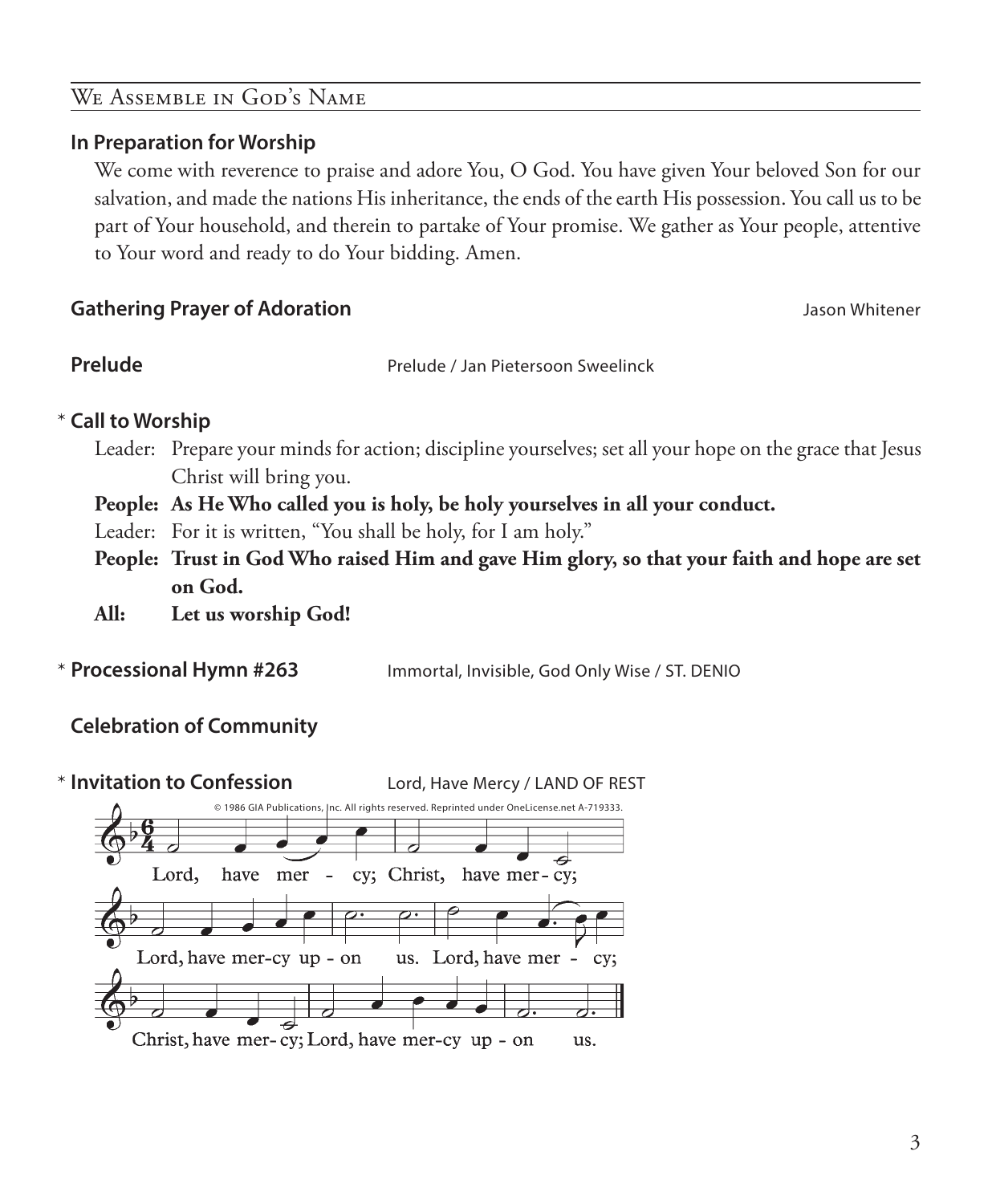#### **Call to Prayer**  \*

Leader: The Lord be with you. **People: And also with you.** Leader: Let us pray.

### **Prayer of Confession**  \*

 **Eternal God, we confess that we have praised You with our lips but have not glorified You with our lives. Have mercy on us, we pray, for our weak faith that fades under pressure, for our quick enthusiasm that just as quickly passes, for the hopes we proclaim but do not pursue. Forgive us, Lord God, and give us new trust in Your power, that we may live and tell of Your loving-kindness by our actions and by our words, through Jesus Christ our Lord. Amen.**

#### **Assurance of Forgiveness** \*

#### **Gloria Patri** \*

 **Glory be to the Father, and to the Son, and to the Holy Ghost; As it was in the beginning, is now, and ever shall be, world without end. Amen. Amen.**

#### We Hear God's Word Proclaimed

#### **Tell Us Our Story** Catherine Anne Thomas

 Children are always welcome to stay in worship. However, parents may take your child(ren) to the nursery. Children ages three and under may go to child care, as always. For children ages 4 through 3rd grade, today is the second of two **Children's Baptism workshops**. Parents should take their Baptism students to the chapel and sign them in there. Parents are welcome to stay in the workshop, or pick-up their child in the Great Hall at the end of worship.

#### **Old Testament Reading** Exodus 24:12-18 **Constant Account Account Account Account Account Account Account Account Mark Rogers**

Leader: The Word of the Lord.

**People: Thanks be to God.** 

#### **Anthem**

And the Glory of the Lord from Messiah / George F. Handel Chancel Chancel Choir

 And the glory of the Lord shall be revealed, and all flesh shall see it together; for the mouth of the Lord hath spoken it. *(Isaiah 40:5)*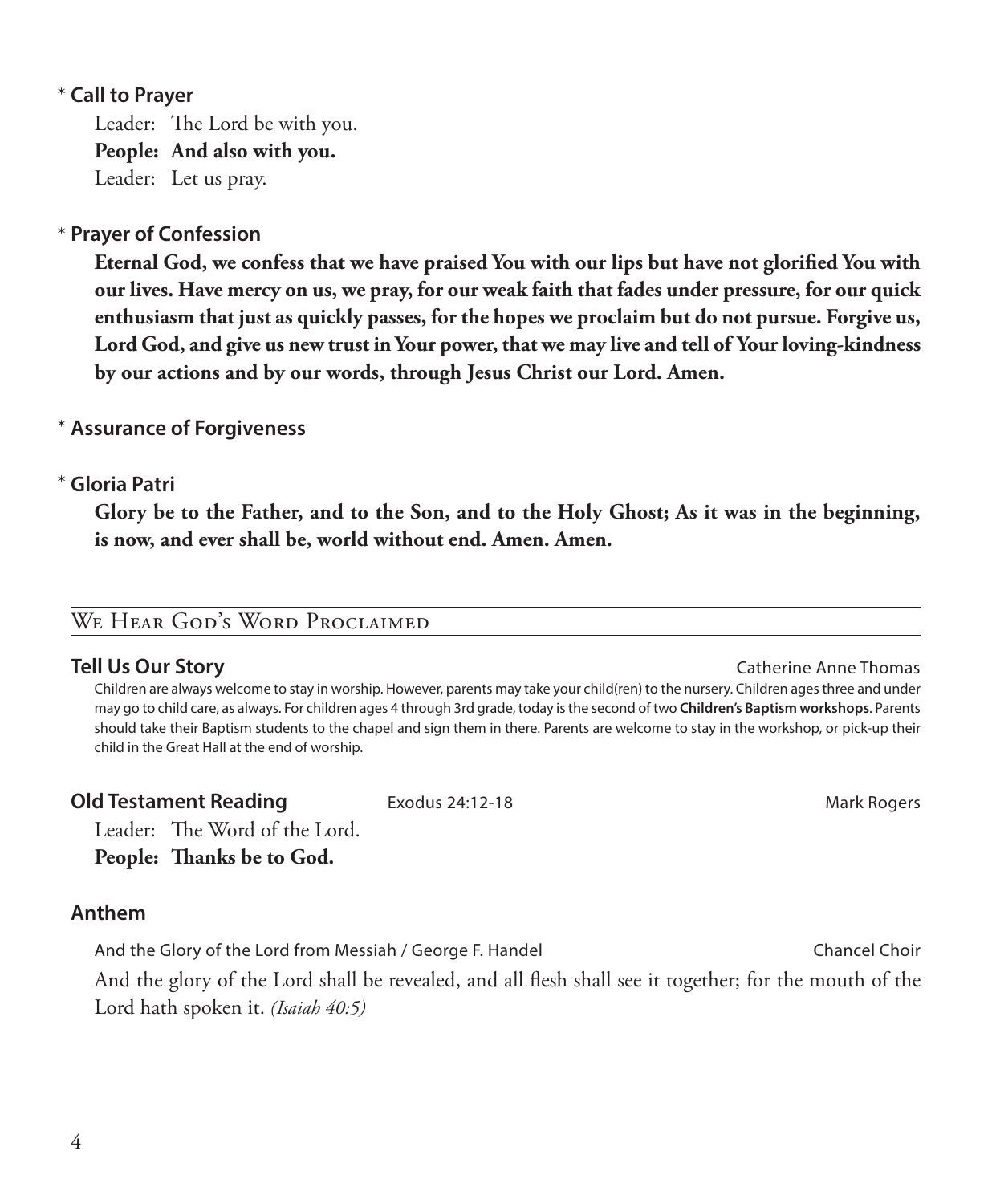**New Testament Reading** 2 Peter 1:16-21 Leader: The Word of the Lord. **People: Thanks be to God.**

**Sermon** Glimpses of Glory **Glory Glory** Jason Whitener

#### We Respond to God's Word

#### **Nicene Creed** \*

 **We believe in one God, the Father, the Almighty, maker of heaven and earth, of all that is, seen and unseen. We believe in one Lord, Jesus Christ, the only Son of God, eternally begotten of the Father, God from God, Light from Light, true God from true God, begotten, not made, of one Being with the Father; through Him all things were made. For us and for our salvation He came down from heaven, was incarnate of the Holy Spirit and the Virgin Mary and became truly human. For our sake He was crucified under Pontius Pilate; He suffered death and was buried. On the third day He rose again in accordance with the Scriptures; He ascended into heaven and is seated on the right hand of the Father. He will come again in glory to judge the living and the dead, and His kingdom will have no end. We believe in the Holy Spirit, the Lord, the giver of life, Who proceeds from the Father and the Son, Who with the Father and the Son is worshiped and glorified. Who has spoken through the prophets. We believe in one holy catholic and apostolic church. We acknowledge one baptism for the forgiveness of sins. We look for the resurrection of the dead, and the life of the world to come. Amen.**

**Offering & Offertory** Meditation – Sweelinck

#### **Doxology** \*

 **Praise God, from Whom all blessings flow; Praise Him, all creatures here below; Praise Him above ye heavenly host; Praise Father, Son and Holy Ghost. Amen.**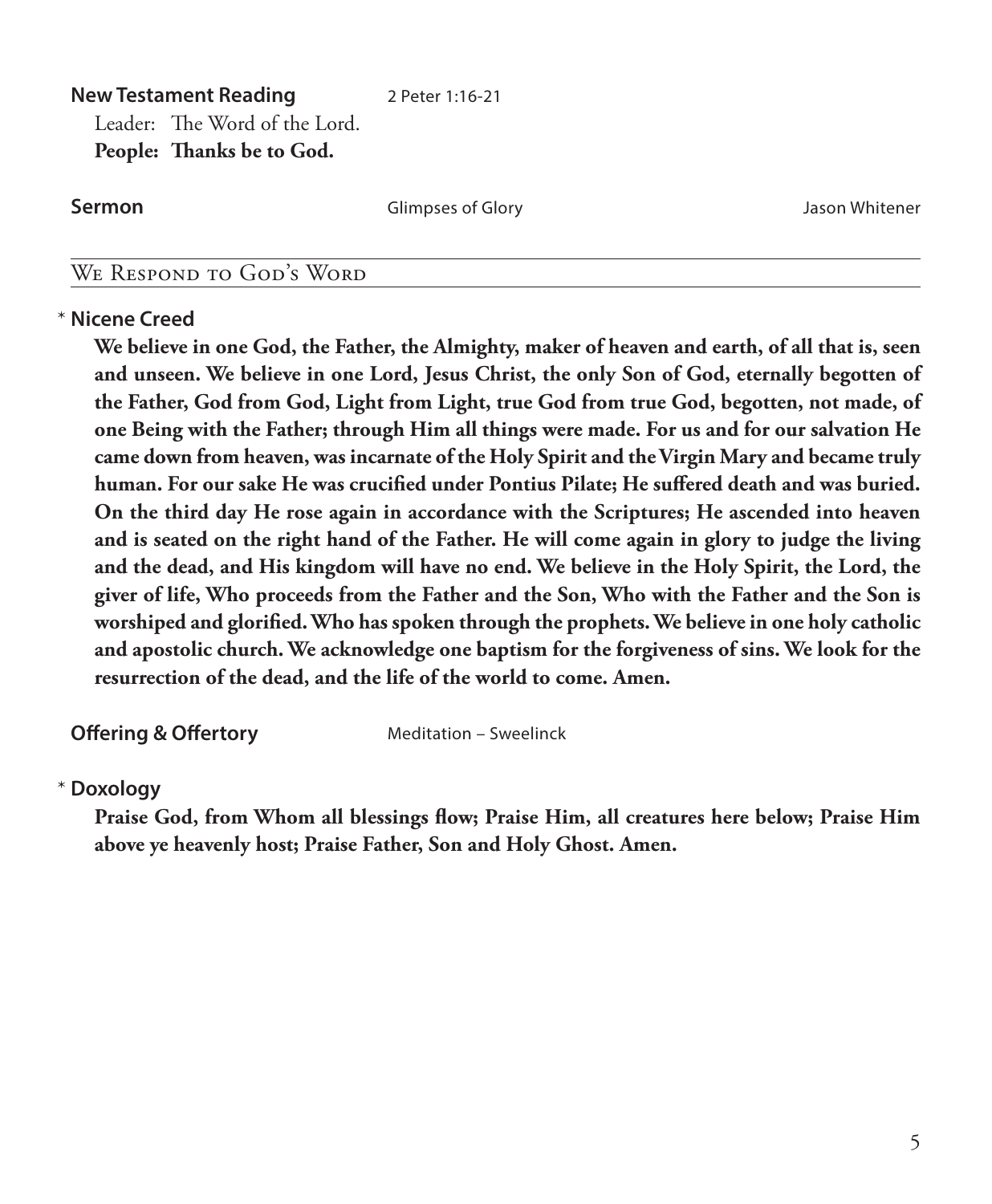#### **The Lord's Supper**

 When coming forward for Communion, please kneel at the closest available space to the center aisle. If you would like to be served where you are sitting, please raise your hand as the communion servers come down the center aisle and you will be served by intinction (dipping the bread in the cup). Everyone is invited to participate in the sacrament. Children who have discussed the sacrament with their parents and/or a pastor are welcome. A server with gluten-free bread will be standing at the center aisle. If you prefer gluten-free bread, please indicate your preference as you approach. Parents, please note the center rings of the communion are filled with wine. Only the outer ring is filled with grape juice.

#### **Communion Music**

Communion Song / Mark Weston Youth Choir We have come, O Lord, this day to the table where the feast is spread, drawn together by Your love, sharing now the cup and bread. You're the hope, You're the strength, and in all that we do, You're the One we serve. Guide our feet, lift us up, and give us the courage to live. We shall eat and not be hungry. We shall drink and never thirst. We shall do this in remembrance of the time You shared it first. We live, O Lord, this day with You.

The Summons, arr. John Bell Youth Choir

"Will you come and follow me if I but call your name? Will you go where you don't know and never be the same? Will you let my love be shown, will you let my name be known, Will you let my life be grown in you and you in me?"

- "Will you leave yourself behind if I but call your name? Will you care for cruel and kind and never be the same? Will you risk the hostile stare should your life attract or scare? Will you let me answer prayer in you and you in me?"
- "Will you let the blinded see if I but call your name? Will you set the prisoners free and never be the same? Will you kiss the leper clean, and do such as this unseen, And admit to what I mean in you and you in me?"

"Will you love the 'you' you hide if I but call your name? Will you quell the fear inside and never be the same? Will you use the faith you've found to reshape the world around, Through my sight and touch and sound, in you and you in me?"

 Lord, your summons echoes true when you but call my name. Let me turn and follow you and never be the same. In your company I'll go where your love and footsteps show. Thus I'll move and live and grow in you and you in me.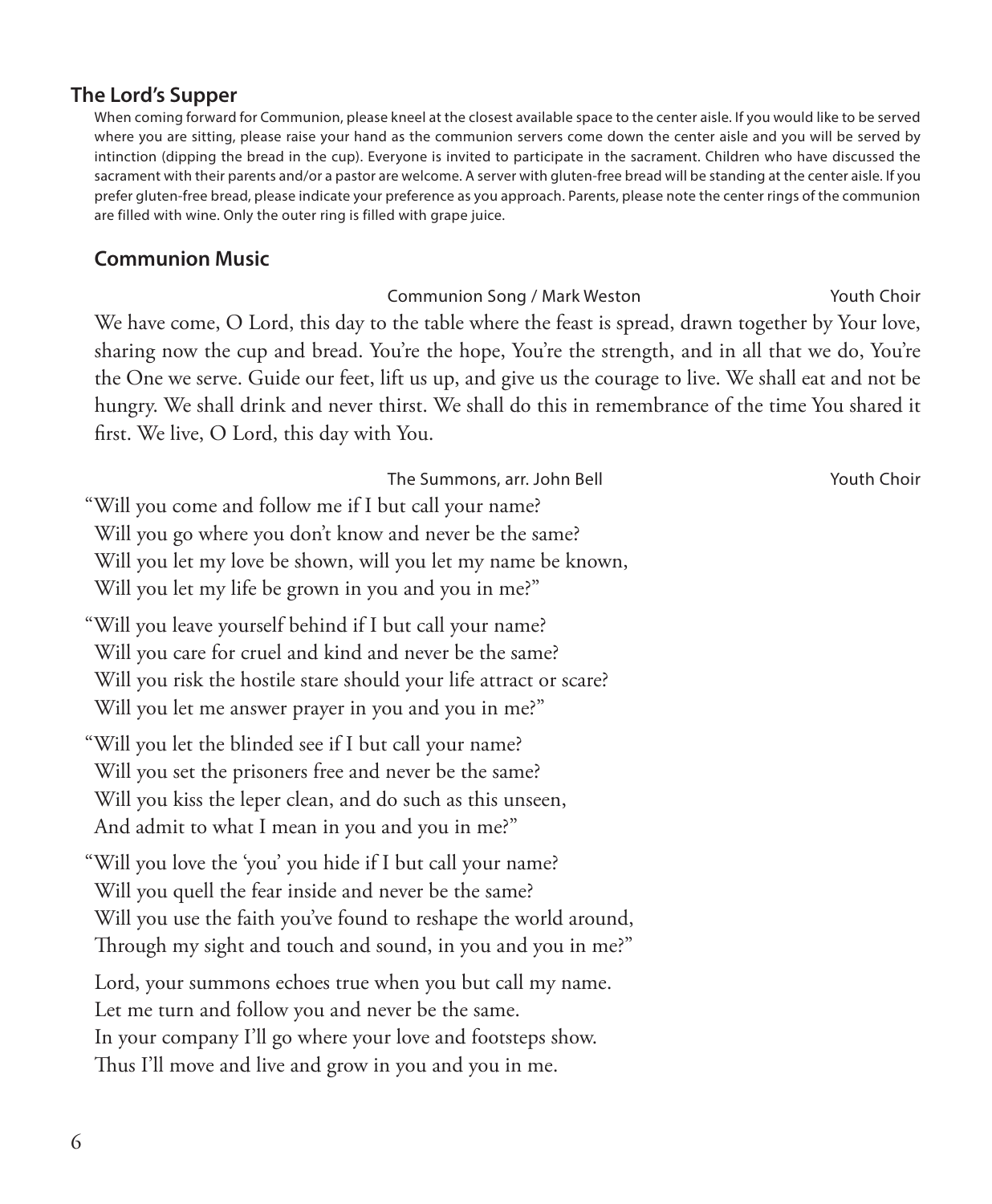Lamb of God / Twila Paris The Choir New Youth Choir Your only Son, no sin to hide but You have sent Him from Your side To walk upon this guilty sod and to become the Lamb of God.

 Oh, Lamb of God, sweet Lamb of God, I love the holy Lamb of God. Oh, wash me in His precious blood, my Jesus Christ, the Lamb of God.

 Your gift of love, we crucified. We laughed and scorned Him as He died. The humble King, we named a fraud and sacrificed the Lamb of God.

 I was so lost, I should have died, but You have brought me to Your side to be led by Your staff and rod, and to be called a lamb of God.

#### **Morning Prayer & The Lord's Prayer**

 **Our Father Who art in heaven, hallowed be Thy name. Thy kingdom come, Thy will be done, on earth as it is in heaven. Give us this day our daily bread; and forgive us our debts, as we forgive our debtors; and lead us not into temptation, but deliver us from evil. For Thine is the kingdom and the power and the glory, forever. Amen.**

| WE GO IN GOD'S NAME |                                      |
|---------------------|--------------------------------------|
| * Sending Hymn #306 | Fairest Lord Jesus / CRUSADERS' HYMN |
| * Benediction       |                                      |
| * Postlude          | Toccata / Sweelinck                  |

WORSHIP NOTE: Bruce Jones is playing the guitar this morning.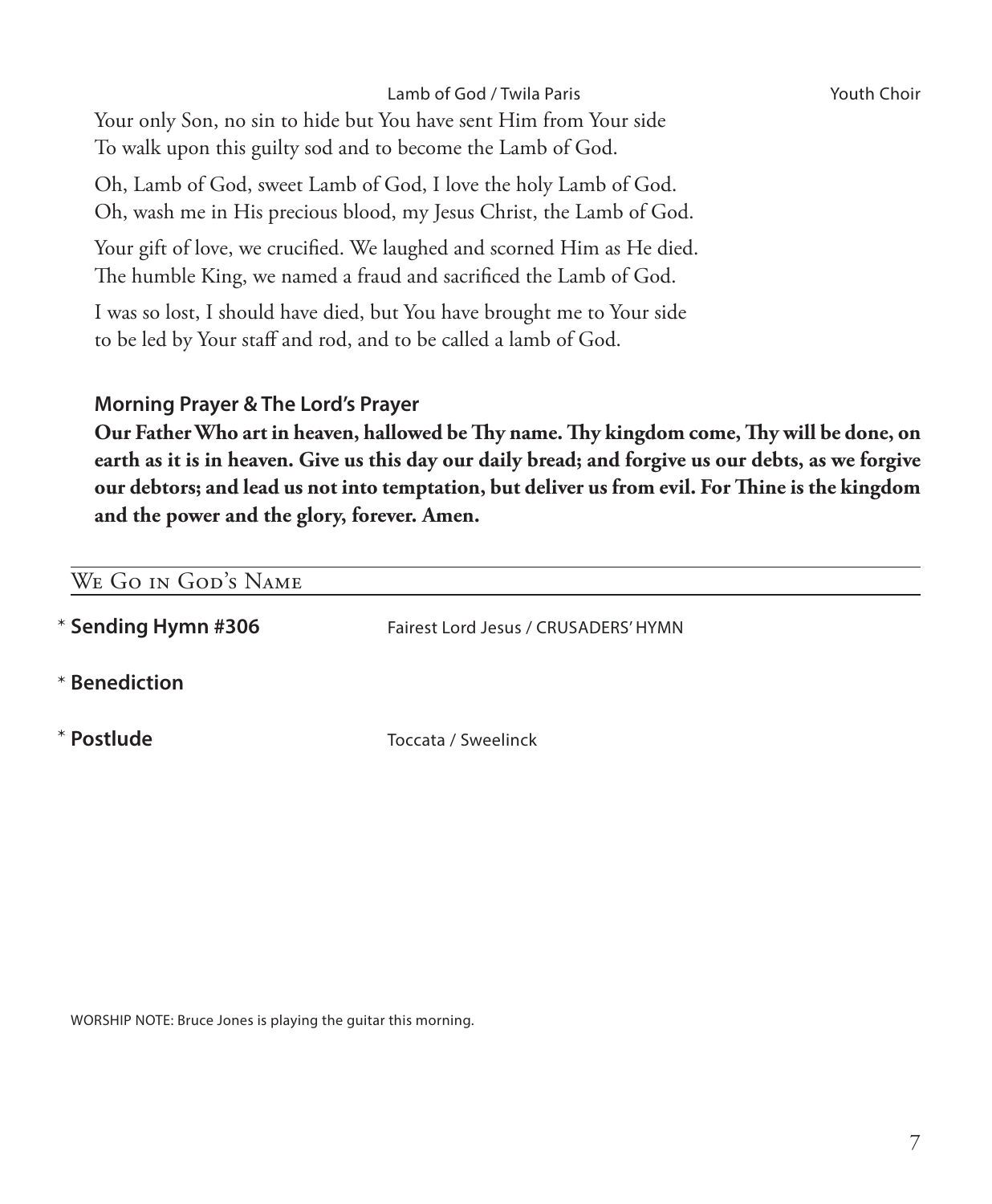#### KNOW

**Shrove Tuesday:** Join your friends for our annual pancake supper: Tues., Mar. 4, at 5:45 p.m. Cost is \$5 per person (\$15 per family max). No reservations are needed.

Join us for our **Ash Wednesday Service**, Mar. 5, at 7:30 p.m. in the Sanctuary as we prepare for Lent. Please bring your palm crosses from last year's Palm Sunday to the church by Tues., Mar. 4, to be burned for this year's ashes. There is no FEAST dinner, programming, or choir rehearsals on March 5.

**Wednesday Morning Moms Group** Spiritual parenting is not about perfect behavior, it's about vibrant faith! Join us on Wednesdays through Apr. 2 from 10-11 a.m., as we share, laugh, and grow together. Preschool-age childcare is available by reservation. Contact Shannon Dill for more info.

**Men's Bible Study:** Start your morning with fellowship and Bible study (I Samuel). Join Dave Elkins **every Fri.** from 6:40-8 a.m. in the Parlor.

#### **News from SPLASH! Children's Ministries**

For all children's ministry questions, contact Catherine Anne Thomas: cathomas@slpres.org, 770-393-1424 ext. 228.

**In preparation for Lent,** our children and youth will "bury the Alleluias" at today's 11:00 service. We will not be saying, singing, or reading "Alleluia" from Ash Wednesday until Easter Sunday.

#### **Touch the Water, Taste the Bread!**

Children ages three through third grade are invited to join us for our Baptism and Communion workshops. These will take place on Sundays after *Tell Us Our Story* on the following dates:

Feb. 23 *(Baptism 1)* or **Mar. 2** *(Baptism 2)*

Mar. 9 *(Communion 1)* or Mar. 16 *(Communion 2)* Children only need to attend ONE Baptism date and ONE Communion date, as we offer two sessions of the same workshop. Parents are welcome to join the experience, or they may return to worship and pick up their child in the Great Hall at noon.

**The Children's Closet is seeking a "head bunny"** for our Easter Egg Hunt! It's an easy job that mostly involves counting eggs and making sure they get hidden on the day of the hunt, which is April 13. It's a fun job for two people to share, also.

**Nursery Committee meeting has been changed to Mar. 16** (previously scheduled for Mar. 9). If you would like to meet young families at St. Luke's, there's no better way than by serving through the **Nursery Committee**! Join us for an informational meeting on Sun., Mar. 16, after the11:00 worship in the church Parlor. This meeting is for current members of the committee and anyone interested in becoming involved!

**Vacation Bible School, "Weird Animals," is June 9-12.** Register online: www.slpres.org.

We need volunteer teachers for **Faithful Friends,** our worship education class for PreK, K and first graders.

Daylight Savings: **Spring Forward** Next Sunday, March 9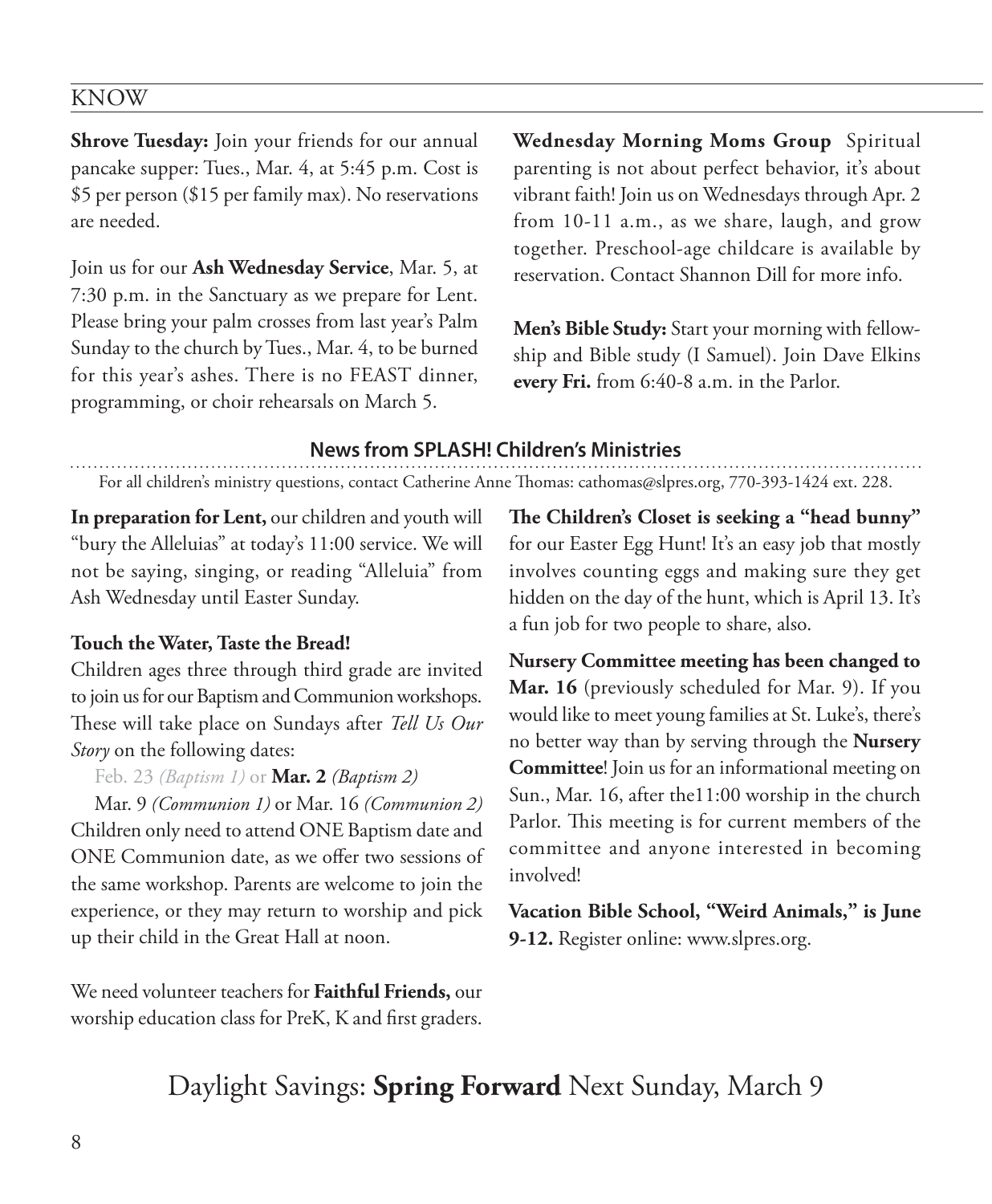#### **Adult Sunday School ~ 9:30-10:30 a.m.**

**Contact:** Shannon Dill, shannondill@slpres.org; 770-393- 1424 ext. 229.

**Lent is an ideal time** to pray and reflect on the gift of life God offers to us through Jesus Christ. Traditionally, it is a time of repentance, fasting, and preparation for the coming of Easter. In Larry Beman's book, *God's Gift of Life,* we are invited to open our hearts and minds through self-examination and reflection so that we might grow in our faith.

In worship and Sunday School, we will explore the blessings of the life given to us through the ministry, suffering, crucifixion, and resurrection of Jesus Christ.

| Faith Foundations Room 232                   |  |
|----------------------------------------------|--|
| FINCH (Families in Christ) Room 203          |  |
| The Story of the Bible Room 145 (The Parlor) |  |
| Seasons of the Spirit Room 231-233           |  |
|                                              |  |

#### **St. Luke's Presbyterian Women (SLPW)**

**SLPW Contact:** Ellen Womack, Moderator, epwomack@ bellsouth.net; 770-913-0314.

#### **Ma r c h , 2014**

**Circle item:** Easter Bags & Money for KRIS Kids **Lesson:** "Embrace God's Grace" (Peter)

| <b>SCHEDULE</b>                                       |  |
|-------------------------------------------------------|--|
| (All Circle meetings are held in the Parlor, Rm. 145) |  |

| March 10<br>Monday  | $9:30$ a.m. | Circle 1                        |
|---------------------|-------------|---------------------------------|
| March 10<br>Monday  | 7:30 p.m.   | Night Circle                    |
| March 11<br>Tuesday | $9:30$ a.m. | Circle 2                        |
| March 30<br>Sunday  | 3:00 p.m.   | Honorary Lifetime<br>Member Tea |

#### **Youth Connection (SLYC)**

**SLYC Contact:** Phil Brown, philbrown@slpres.org; 770-393- 1424 ext. 238.

**Youth Sunday School:** Sundays, 9:30-10:30 a.m. in the Youth rooms.

Youth Connect: Sundays, 5-7 p.m.

 **Mar. 2:** Outdoor games and planning for Youth Sunday.

 **Mar. 9:** Hunger Walk at Turner Field. Carpool from the church after the 11:00 service; return around 5:00. No regular youth group.

#### **From the Choir Loft**

**Contact:** Clair Maxwell (clairmaxwell@slpres.org or 770-393- 1424 ext. 227).

#### **Wednesday Rehearsals:**

| <b>Chancel Choir</b> $7:30-9:00$ p.m.            |                  | adults             |
|--------------------------------------------------|------------------|--------------------|
| Festival Ringers 6:15-7:15 p.m.                  |                  | youth & adults     |
| Westminster                                      |                  |                    |
| Choir                                            | $5:00-5:45$ p.m. | 2nd-5th grades     |
| <b>Cherub Choir</b>                              | $5:15-5:45$ p.m. | 4 years -1st grade |
| Youth Choir rehearses on Sundays, 7:00-8:00 p.m. |                  |                    |

*6th-12th grades*

**Monmouth College Chorale** Don't miss your opportunity to hear this Internationally-known mixed ensemble: **Sun., Mar. 9** at 7:00 p.m. in the Sanctuary.

**Russian Masterpieces** The Choral Guild of Atlanta, St. Luke's Chancel Choir, and Ensemble Kalinka combine for a unique concert of Russian music: choral music, works by Rachmaninov and Stravinsky, the Moscow Cantata by Tchaikovsky, and Russian folk music sung by The Atlanta Russian School's Children's Choir. **Sun., March 16, at 4:00 p.m.** in the Sanctuary.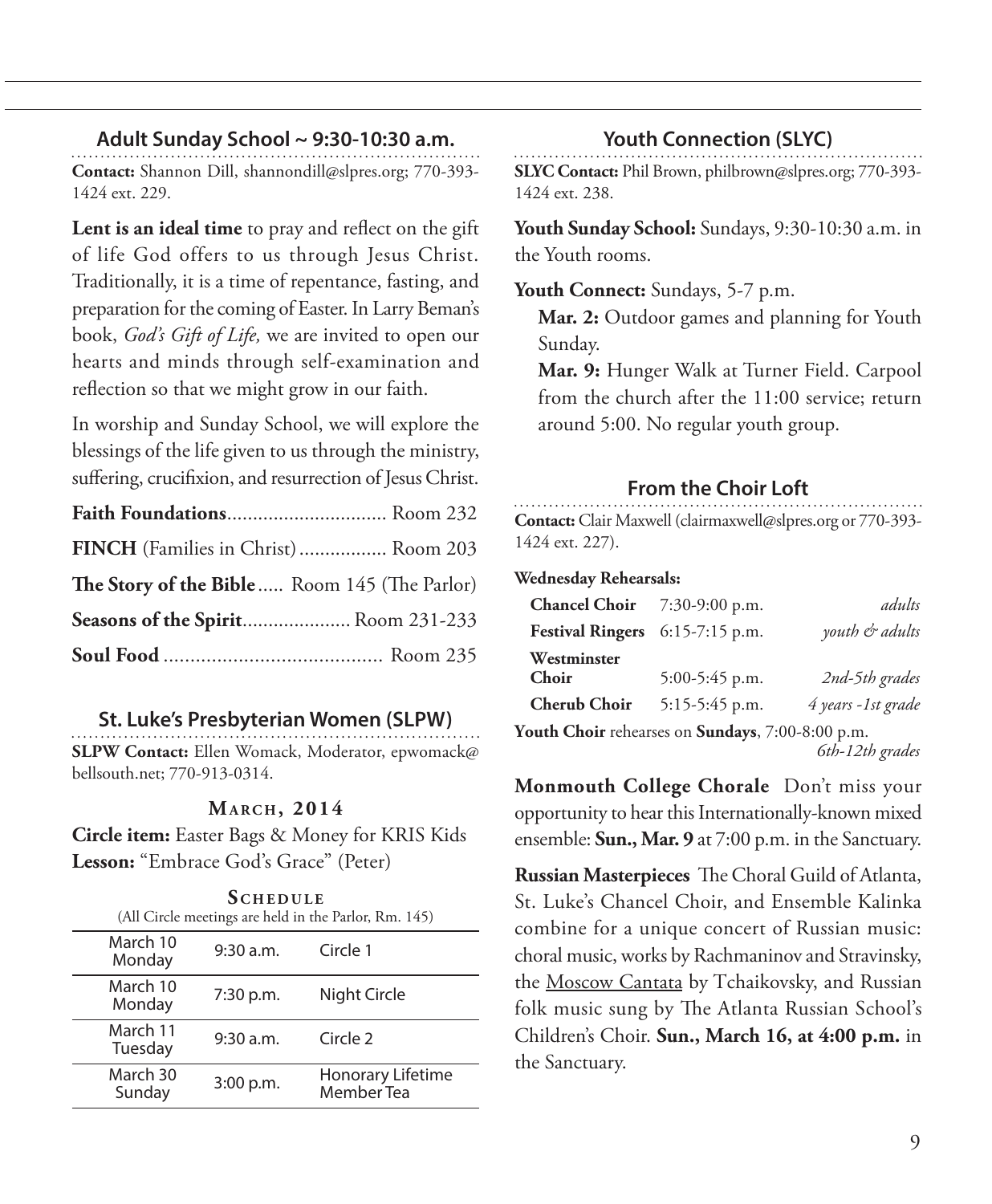#### SERVE

**Helping Hands:** This ministry matches short term or emergent needs in the congregation with available resources. Could you use your time and talent to assist someone in the congregation? Examples are setting up or assisting with a computer, driving a member to an appointment, helping change light bulbs. If this interests you, contact Billy Martin, billybeer214@yahoo.com or 770-441-0373. If you need the Helping Hands team, contact your Deacon.

**Buy Some, Share One:** Support food pantries at local organizations by buying an extra non-perishable item every time you go to the grocery store, and placing your donation in the carts in the main lobby. This month we are collecting for the CAC (Community Assistance Center). Thank you!

**Volunteers Needed to Provide Dinner:** Interfaith Outreach Home (IOH) provides transitional housing for homeless families; St. Luke's provides and delivers a meal on the third Thursday of each month. Reimbursement is budgeted. If your family or group can provide and serve a meal, please put your name on the sign-up sheet on the lobby bulletin board or contact Al Bridges at 770-394-6581. **Volunteers needed for May 15, 2014.**

**Get together for breakfast** here at St. Luke's every Sunday morning and welcome folks as they arrive. If you and your friends could furnish a continental breakfast, we will be glad to reimburse you. Please sign up on http://bit.ly/slpcbrkfst or contact Jay Burton, jburton@mfllaw.com.

**Mission Trip to spectacular Guatemala:** We are planning a mission team from St. Luke's to work with long-time Mission partner, AIR-Guatemala for this summer (2014). We have a SLPC group May 31- June 7, but individuals are welcome any Sat. to Sat., from May 25-July 6. You must be over 18. For more info, contact Anne Hallum at ahallum@stetson.edu by **March 15th**. Anne and AIR staff members will meet you at the airport and handle every detail of an unforgettable week!

**Share a Dinner:** St. Luke's provides dinner on the fourth Sunday of the month for 26 homeless men at Journey Night Shelter (formerly Druid Hills). Please sign up on the lobby bulletin board or call Al Bridges at 770-394-6581. **Volunteers are still needed for April 27, May 25, June 27, and July 27.**

**Serve your church with your smile!** There is a need for those willing to serve as ushers or greeters:

- Greeters greet members and guests as they come in through the lobby and narthex. (This is a great thing to do as a family!) Sign up to be a greeter at http://bit.ly/slpcgreet2
- Ushers greet everyone, pass out bulletins, take up the offering, direct congregants during communion, and tidy up after worship.

Questions? Contact John Tienken, 770-394-1104, tienkenj@gmail.com.

**R.O.C.K. (Reaching Out Through Crocheting & Knitting):** Every Wed., 10 a.m. - noon in the Parlor. Men and women of any age and any skill level are welcome to join us in making prayer shawls, layette sets for preemies, squares for blankets, and a variety of other items for outreach projects.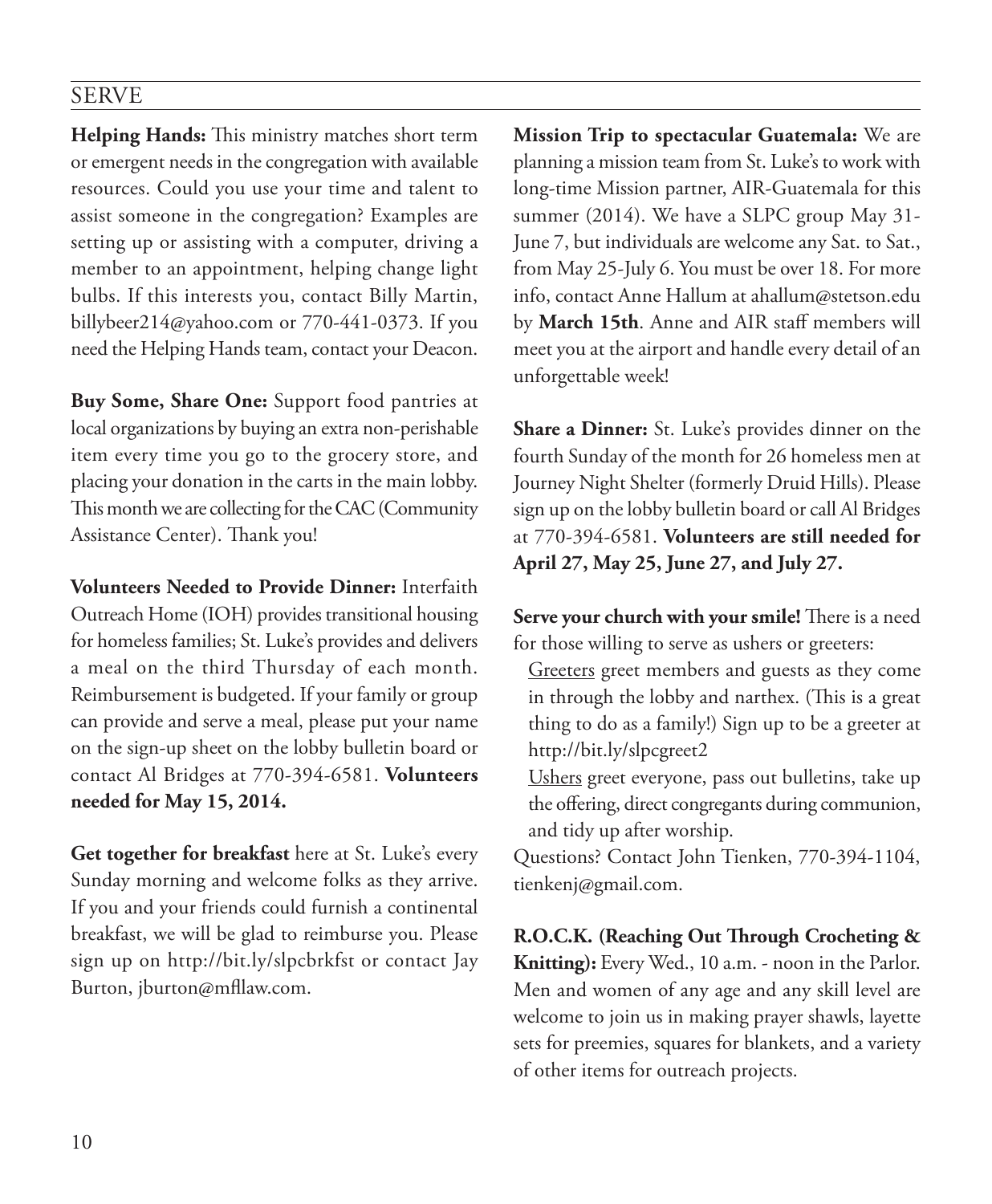#### SHARE

*I am so grateful for the many expressions of sympathy I received from the St. Luke's community at the recent passing of my father, John Cureton. I know he is with God, and our family is at peace. Carol Sweigert*

Men's Breakfast: **Sat., Mar. 8, 8:00 a.m.** Join us for a delicious breakfast and special guests Reverend Robert Melson (Dodd-Sterling United Methodist) and Andrew Johnson (Atlanta Habitat) for a one hour event that is sure to please and inspire! We start building house #18 on **Mar. 29** in an expanded partnership including Episcopal Cathedral of St. Paul and Big Bethel AME. Show your support for this amazing Christian mission that is so much a part of St. Luke's.

**To give flowers** in memory or in honor of someone or for a special event, sign up on the calendar on the main lobby bulletin board. Cost is \$80. Questions? Call Celeste Fischer, 404-434-8099 or Faye Cashwell, 770-409-1960.

**The joyful way to get fit!** Christian Music Zumba meets here Thursdays, 8-9 p.m. \$6 per class or 5 classes for \$25. For more info, contact Chris Wallace: clw7324@comcast.net or 770-395-7324 or 404-432-0090.

**Curious about Tai Chi?** It's lots of fun and great for improving muscle strength, flexibility and balance. Join Sam Evans and friends Tues. or Thurs. at 12:30.

## Faith & Film Fri., March 21

Sheppard Hall 207 (Senior High Room)

**7:00 p.m.,** *Potluck dinner*RSVP to Nick and Connie Nicholson at connie@salesfitness.com to let them know you are coming. Bring a friend!

**7:45 p.m.,** *Movie: Coach Carter*A 2005 film based on the true story of Richmond High School Basketball coach Ken Carter (played by Samuel L. Jackson), who made headlines in 1999 for benching his undefeated high school basketball team due to poor academic results.

**Sat., Mar. 22: Supper Club** Come join with fellow St. Luke's couples and singles for a potluck style dinner at a member's home! It's a great evening of food, fellowship, and fun. Sign up on the poster in the lobby to host or participate. Call Fern Mitropoulos (770-343-8996) or Sally Joyce (770-390-9743) with any questions. **Please RSVP by Mon., Mar. 17.** Hope to see you there!

**Marriage Enrichment Group** Meets monthly, 5:00 - 6:30 p.m., Finch Room (203). Childcare available 4:45 - 6:30 p.m. Spring schedule: **Mar. 23, Apr. 13, May 18**. Questions? Contact Kimey and Mark Reed: kimeyreed@gmail.com or 404-441-8614.

If you need a "listening ear" during a stressful or difficult time in your life, **St. Luke's Stephen Ministers** are here for you. Please contact Stephen Leaders Shannon Dill or Laura Strange for a referral.

**Girl Scout Sunday is next weekend,** March 9th. Contact Cailin Thelen at cailinthelen@gmail.com to be added to our list of Girl Scouts, and to take part in the 11:00 worship service.